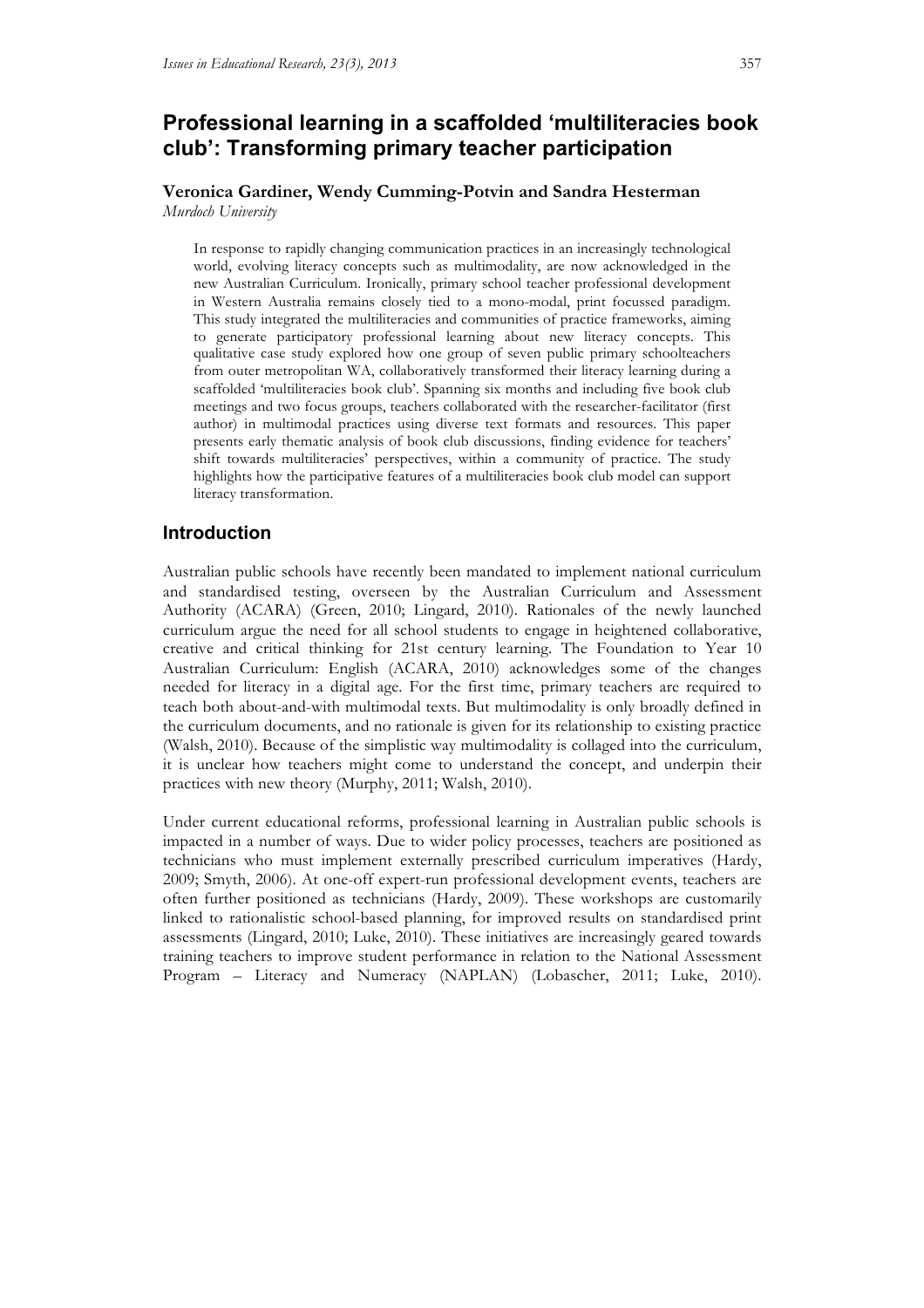Professional development is therefore commonly a system-initiated process, in service to top-down curriculum and policy initiatives (Cochran-Smith & Lytle, 2009; Hardy, 2009). Rather than transforming literacy practice, new curriculum inclusions are likely to be subsumed into teachers' existing print-based literacy paradigms (Hipwell & Klenowski, 2011).

Given the current Australian educational context, the purpose of this study is to scaffold teachers in their inquiries into multiliteracies and multimodality, through collaborative professional learning in a teacher 'book club' community of practice (Wenger, 1998). The project aims to further our notions of the ways that WA public primary school teachers can develop new understandings about multimodality. The broad research question is: "How can a group of WA public primary school teachers, engage with professional learning via a 'multiliteracies book club'?"

The four sub-questions asked:

- What are teachers' perceptions and knowledge of professional literacy learning in the current context of public primary school education?
- How do participant perceptions and knowledge of literacy develop over the course of the book club meetings?
- How do participants articulate engagement with multimodality over the course of the study?
- How can the book club format contribute to the development of a community of practice?

A further aim is to make an original contribution to knowledge by inter-relating multiliteracies and communities of practice frameworks. In doing so, the study seeks to identify factors that these teachers perceive as enhancing or inhibiting their professional learning in the current context. This informs how book clubs may contribute to a multiliteracies shift. This article represents early analysis of themes emerging from teacher dialogue in one such book club.

# **Theoretical perspectives**

#### **Multiliteracies as an emerging literacy perspective**

In 1994, a group of leading literacy specialists met in the United States to discuss the necessity of adapting literacy teaching to modern times. From these discussions emerged a manifesto (New London Group, 2000), which argued that 'multiliteracies' are required to account for the increasing sociocultural diversity and broadening of text forms in the twenty-first century. The multiliteracies framework asserts that a repertoire of literacy practices need to include but also go beyond attention to the printed word; thus this framework involves multimodal meaning making processes, through interdependent visual, aural, oral, gestural and spatial modes (Hipwell & Klenowski, 2011; Kress, 2010). These modes of communication feature prominently in everyday Australian texts, accessed ubiquitously through television, the Internet, mobile phones and *iPads*. As such,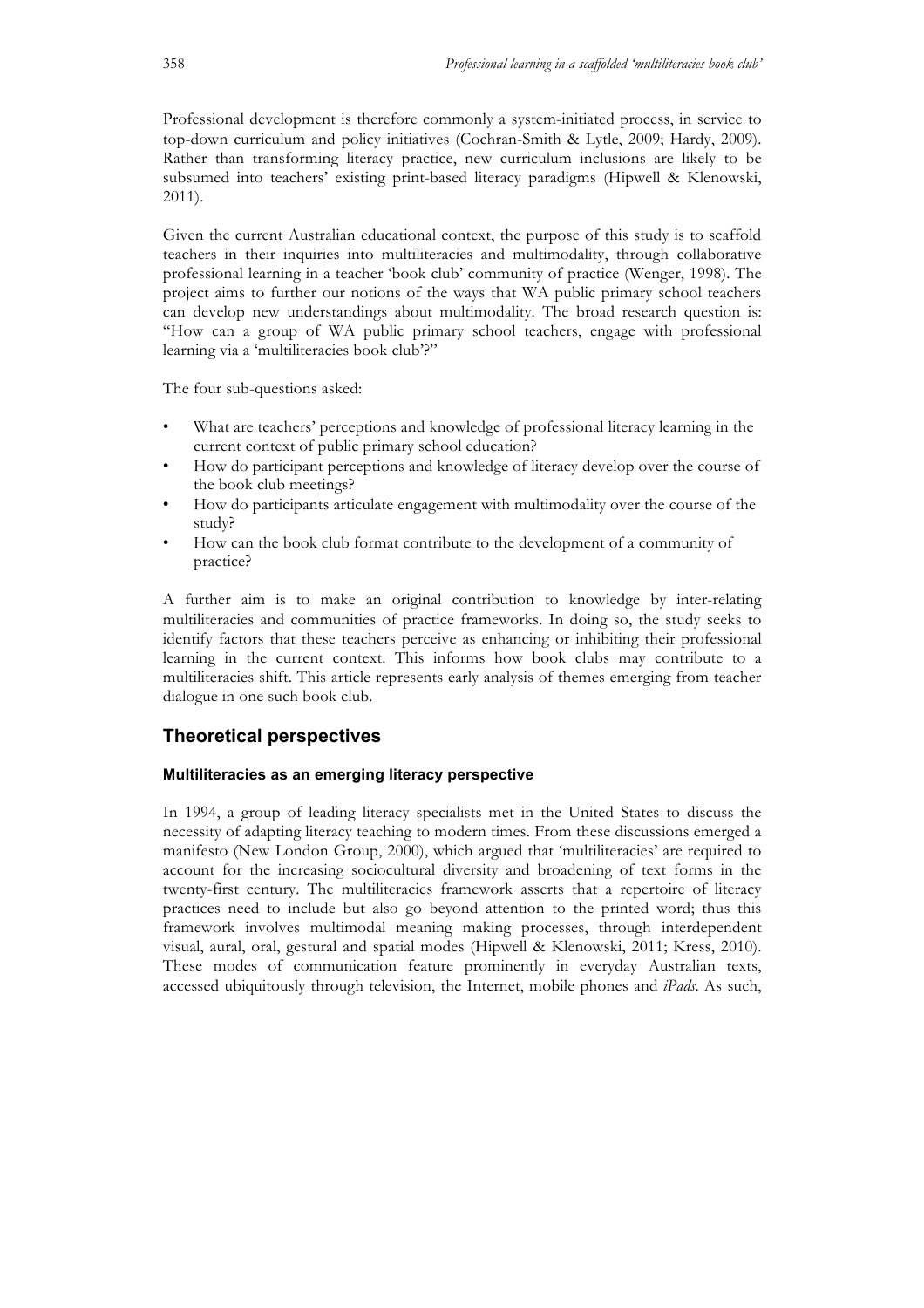literacy can be viewed as a multidimensional meaning making process: it activates knowledge and practices for understanding and creating spoken, visual, multimodal and print texts (Wing, 2009).

Multiliteracies (New London Group, 2000), is concerned with critical practices relating to the diverse array of texts now available, and the modal layering of meaning within these texts. This may include overlaying print and images, and/or moving and still forms, and need not be interpreted in a linear way by the reader/viewer (Mills, 2011). In digital environments, genres also overlap, generating a plethora of text types (Kress, 2010). The need for conscious understandings and critical literacy practices is paramount, to enable readers/viewers/ writers/performers to recognise and link formats and meaning to contexts of use (Bull & Anstey, 2010).

Multimodality, is concerned with sign systems (semiotics) and the way that meaning is constructed and interpreted by participants via their bank of meaning making understandings (Kress, 2010). It specifically refers to the range of 'possible' meanings in the modes of a text, that contribute to simultaneous, dynamic and interdependent effects on the potential meaning making process (Kress, 2010; Mills, 2011). Traditional print paradigms are not concerned with the diverse cognitive, affective and social character of multimodal meaning making (Kress, 2010; Mills, 2009). Kress argues however, that an increasing focus on these concerns is pivotal for a relevant 21st century English curriculum.

A pedagogy for multiliteracies suggests both a metalanguage and a learning sequence for designing relevant 21st century learning around multimodal texts (Healy, 2008; New London Group, 2000). This pedagogy lays a path between what learners already know and can practise with print, towards more sophisticated practices with complex digital forms of communication. The New London Group offers four possible dimensions for active and recursive participation in these knowledge processes: 'situated practice' where known experiences and knowledge form the base for bridging to new learning; 'overt instruction' where learners work with explicit and relevant metalanguage to articulate and conceptualise the available meanings in text; 'critical framing', where different possible interpretations of text meanings are provoked and problematised; and 'transformed practice' where learners redesign and transform their original practices by creating responses to the social, economic and cultural agendas in text.

This cycle is aimed to deepen and expand existing repertoires of literacy practice, through responsive educational experiences (New London Group, 2000). In doing so, the sociocritical elements of multiliteracies pedagogy are brought into being, through active citizenship and authentic connections to lived experience. Collaborative dialogue and equity are important factors in this active process. However, for those teachers previously immersed only in a traditional print paradigm, the foregrounding of 21st century authenticity and multimodality requires new learning and pedagogy (Kress, 2010).

A core tenet of the multiliteracies paradigm is that pedagogical transformation requires a life-long response to evolving global and local environments (Healy, 2008; New London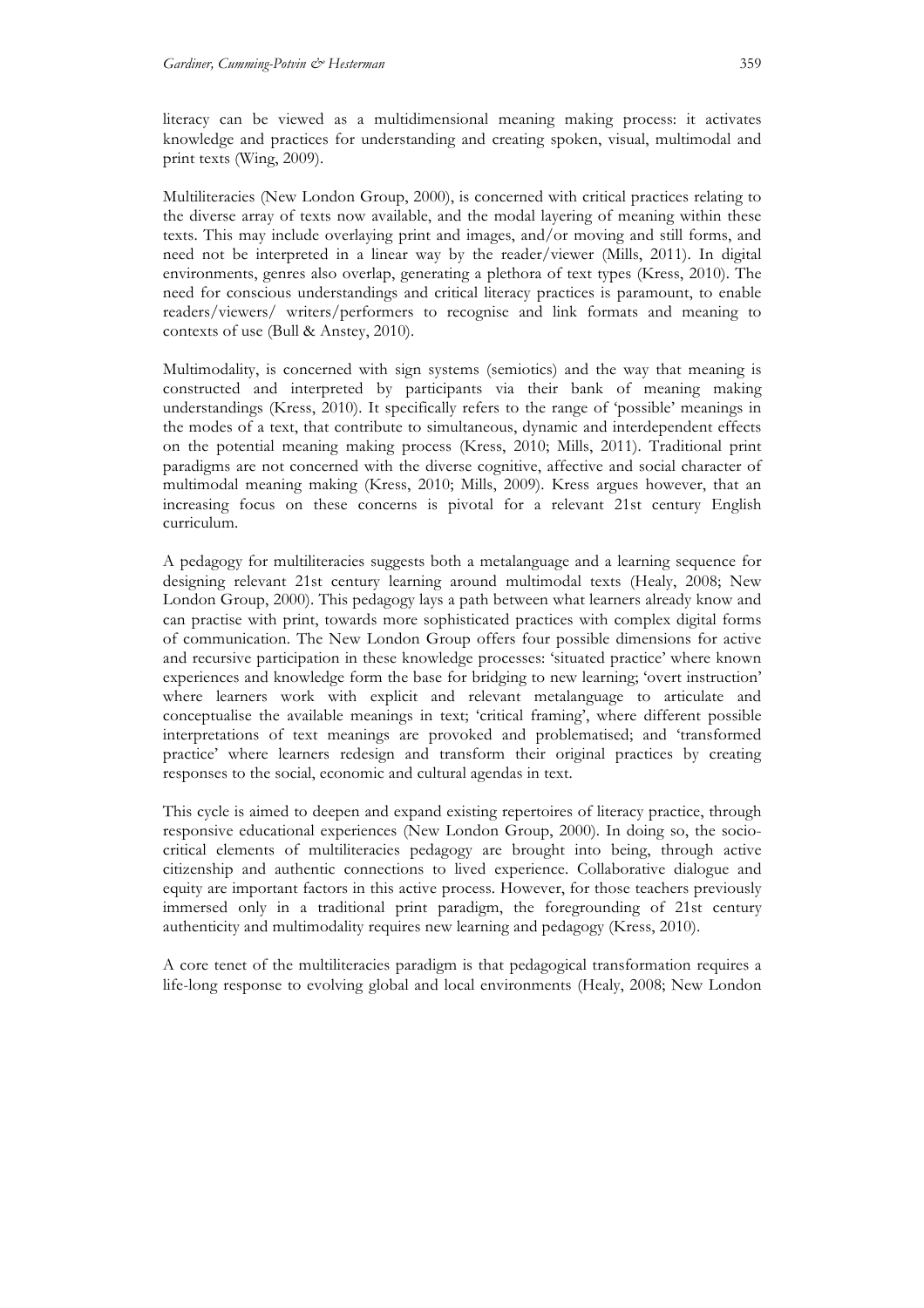Group, 2000). This socially situated view of professional learning resonates with Wenger's (1998) 'community of practice' (CoP) model.

#### **CoP: 'Multiliteracies book clubs' as a metaphor**

As we participate and communicate in an increasingly digital world, the importance of theorising social learning has become apparent (Anstey & Bull, 2006; New London Group, 2000). Social participation in professional learning can be viewed as a process of enacting particular group memberships. Wenger's 1998 CoP framework, locates social learning as participation in community. Definitive features of a CoP are: individuals' participation in shared experiences; learning through inquiry and social interchange; and learning through discussion and 'doing'. These processes of participation affect how participants perceive themselves. Wenger (1998) proposed that mutual inquiry and practice in a CoP supports learners in facing joint challenges as they:

- use the community as a catalyst for change and innovation
- co-create a group culture
- identify as belonging within that culture.

Some caveats exist. CoPs can be more or less innovative depending on their propensity for novel and critical thinking (Levine, 2010). Further, not all social groups are CoPs: CoPs must be referenced against the social learning processes of Wenger's (1998) framework. Also, individuals establish increasing participation in the practices and meaning making of different collectives, so new knowledge and practices can flow between different communities.

A thriving CoP enables teachers to consider pedagogical issues with critical awareness, while they experience multiple perspectives, new knowledge and practices (Opfer & Pedder, 2011). The conception of teachers as collaborative and purposeful intellectuals who work in community, sits well with teacher activism as expressed in critical perspectives (Blackmore, 2007). However, empirical studies have shown that in Australian public school contexts, professional reflection and multiple perspective taking are often constrained by the homogenising effects of system wide agendas (Comber & Nixon, 2009; Luke, 2010; Maloney & Konza, 2011). The formation of a professional CoP, independent of the school environment, could shed useful light on the ways in which teachers move into or reconnect with literate worlds in the face of current reforms.

The recent evolution of the book club as a research format represents a new approach to collaborative inquiry (Kooy, 2006; van Veen, Zwart & Meirink, 2012). A small number of research studies have used the popular metaphor of the 'club', including teacher literature circle clubs (Monroe-Baillargeon & Shema, 2010), teacher education book clubs (Reilly, 2008) and video clubs for teacher professional learning (van Es, 2012). Kooy (2006) has explored teacher book clubs in Canada, aiming to support novice teachers in inquirybased professional learning. Using social learning theory and Wenger's (1998) CoP framework, Kooy (2006) elaborates how the conversational culture of book clubs can support exploratory talk and authentic ongoing professional learning for new and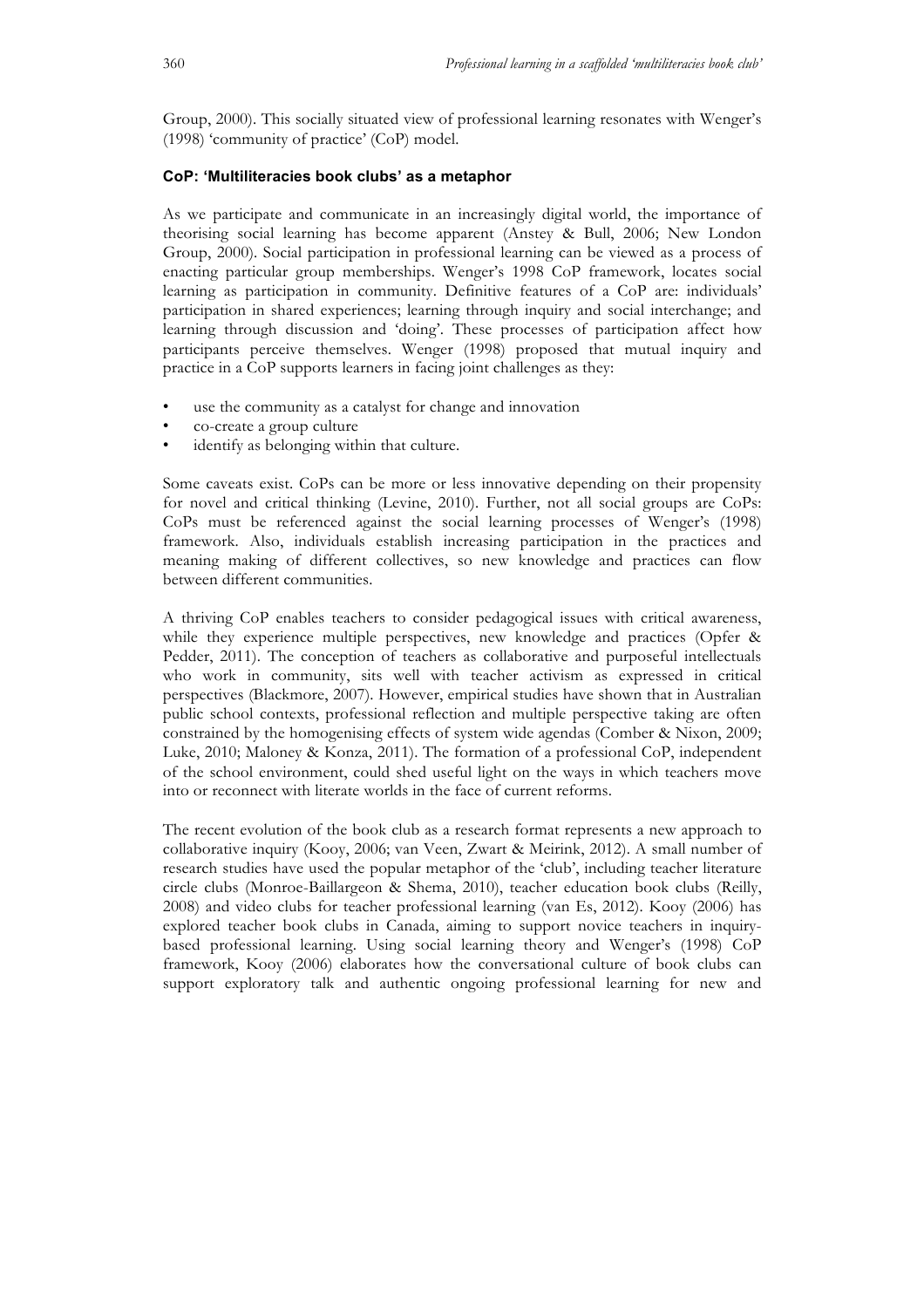experienced teachers. While reading and conversing about interest-based choices of texts with educational themes, teachers in her studies shared and 'storied' their professional learning. Kooy used a narrative approach, to analyse the emergence of interdependent relationships, dialogue and learning in the clubs.

A 'multiliteracies book club' potentially provides similar opportunities for scaffolded learning. Featuring in the work of Wood, Bruner and Ross (1976), the term scaffolding is often associated with the 'zone of proximal development', which describes the difference between a child's independent and potential development with guidance from an adult or more experienced peers (Vygotsky, 1978). Numerous researchers have since worked with the concept of scaffolding to better understand the complementary and interdependent nature of guided learning (Comber, 2003; Cumming-Potvin, Renshaw & van Kraayenoord, 2003; Rogoff, 1990; Stone, 1993). More recently, in her research with adult learners, Green (2005) extends the concept of scaffolding to include a complex process of:

Motivating others; understanding and working from people's capabilities; engaging learners in the challenge at hand; finding a balance between autonomy and independence; and providing demonstrations or examples (p. 3).

Scaffolding in the present book club aimed to include egalitarian learning around: dialogue between participants; recursive opportunities for knowledge building; shared metalanguage; and encounters with related realia and resources. Kooy (2006) reports that scaffolding can also be affective, as peers can provide encouragement and motivation for exploring new knowledge, practices and identities. This study was purposefully designed to empower teachers through these social opportunities and processes.

# **Methodology and research design: The case study, participants and data collection**

A qualitative approach was adopted due to its focus on developing thick descriptions of participants' perceptions and understandings (Patton, 2002). More specifically, a case study method was selected due to its appropriateness for deep relational analysis of an array of qualitative data, emerging from the interactions of a small number of participants in context (Yin, 2012). The interpretations of emergent discussions are framed by multiliteracies (New London Group, 2000), and CoP (Wenger, 1998) perspectives.

Following institutional ethics approval, the researcher-facilitator recruited seven teacher participants from several public primary schools, within a low socio-economic, outer metropolitan area of WA. The project was presented informally to school principals, who granted informed consent for access to staff by letter drop and/or a short information session. Subsequent voluntary teacher participation took place independently of school administrative protocols: this independence was maintained throughout the course of the book club along with the anonymity of participants.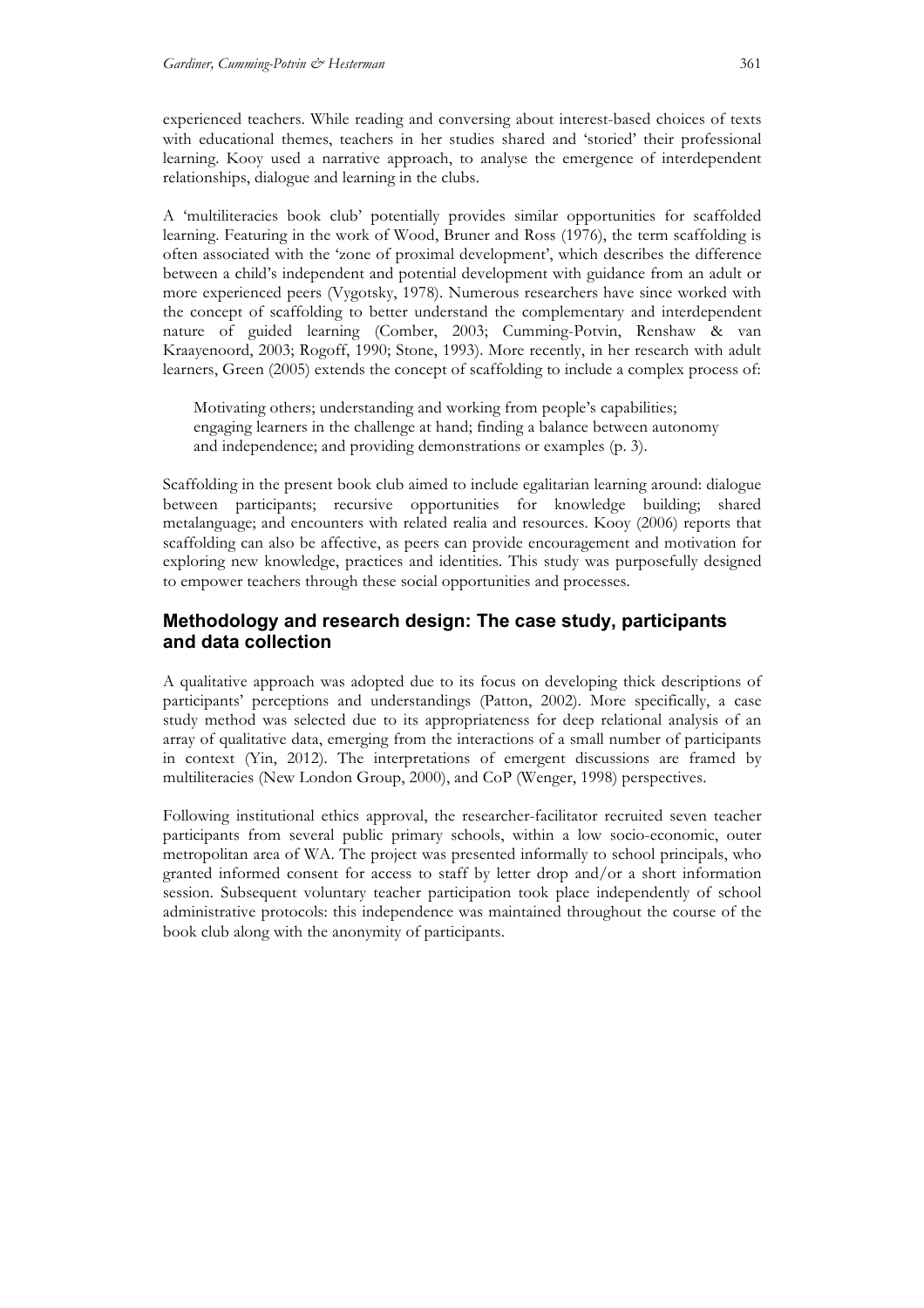Data in this study were collected over the six months between May and October. To cross-reference interpretations (Yin, 2012), an array of data was collected. These sources included: discussions from two semi-structured focus groups and five book club meetings; researcher-facilitator real time observations of interactions in the book club; teacher produced documents; blog postings and researcher reflections. A researcher journal (Holloway & Biley, 2011) supported the critique of emerging biases and decision-making during the research process. In qualitative inquiry approaches, the subjectivity and positioning of the researcher is always enacted in relation to participants (Carter & Little, 2007; Schwandt, 2000). As the researcher-facilitator was also a participant in the group, and shared an interest in co-learning as an experienced teacher, the journal became useful for creating reflexivity between the researcher's personal tendencies, biases and 'blindspots' and the research process (Yin, 2012).

At the beginning of the first focus group, a short questionnaire garnered background information about the teacher participants. All participants spoke English as a first language, with one teacher also speaking sign on a regular basis. Six were born in Australia, and one in the Middle East. Six teachers had over ten years teaching experience, with one teacher having practiced between five and ten years. Collectively, the participants had worked in a wide range of teaching contexts in metropolitan and remote Western Australia, including: K to 7 classroom teaching; policy development; English, Science and Early Childhood Learning Area Co-ordination; Aboriginal Education; Special Needs Education Support; First Steps Getting it Right for Literacy Co-ordination; and Coordination of Students at Educational Risk. The current placements of these teachers were primarily in pre-primary (alternatively called pre-school) and the early years of primary schooling. Five teachers located themselves as between 46 to 55 years of age, with two teachers being between 36 and 45 years of age.

To explore participant perspectives and knowledge about literacy and professional learning, the study began and ended with semi-structured focus groups (Patton, 2002), as part of the first and last meetings. During these focus groups, participants were prompted with six questions in a semi-structured format. The body of the study involved five collaborative book club meetings, lasting one to two hours. Each meeting included light refreshments in the comfort of a local community centre, convenient to participants. Meetings were designed to support conversational discussion and knowledge sharing (Kooy, 2006). A multiliteracies pedagogical learning sequence (New London Group, 2000) provided a loose guide for structuring the five meetings. Over the span of the study, activities were planned to shift from focused researcher-facilitator support, to interest based and group initiated encounters with metalanguage and a wide range of multimodal texts and resources. The resources and were selected to draw on the teachers' interests and specialty areas. In the first meeting for instance, the group viewed a tailored collection of a dozen early childhood postmodern picture books, to situate multiliterate discussion in textual enjoyment and reflection. The researcher-facilitator had found that in her prior professional learning with early childhood teachers and students, postmodern picture books had generated significant discussion. These texts are useful conceptually because they feature multimodal, meta-fictive and multilayered meaning making in a format that is recognisable and familiar to primary and early childhood teachers (Bull & Anstey, 2010).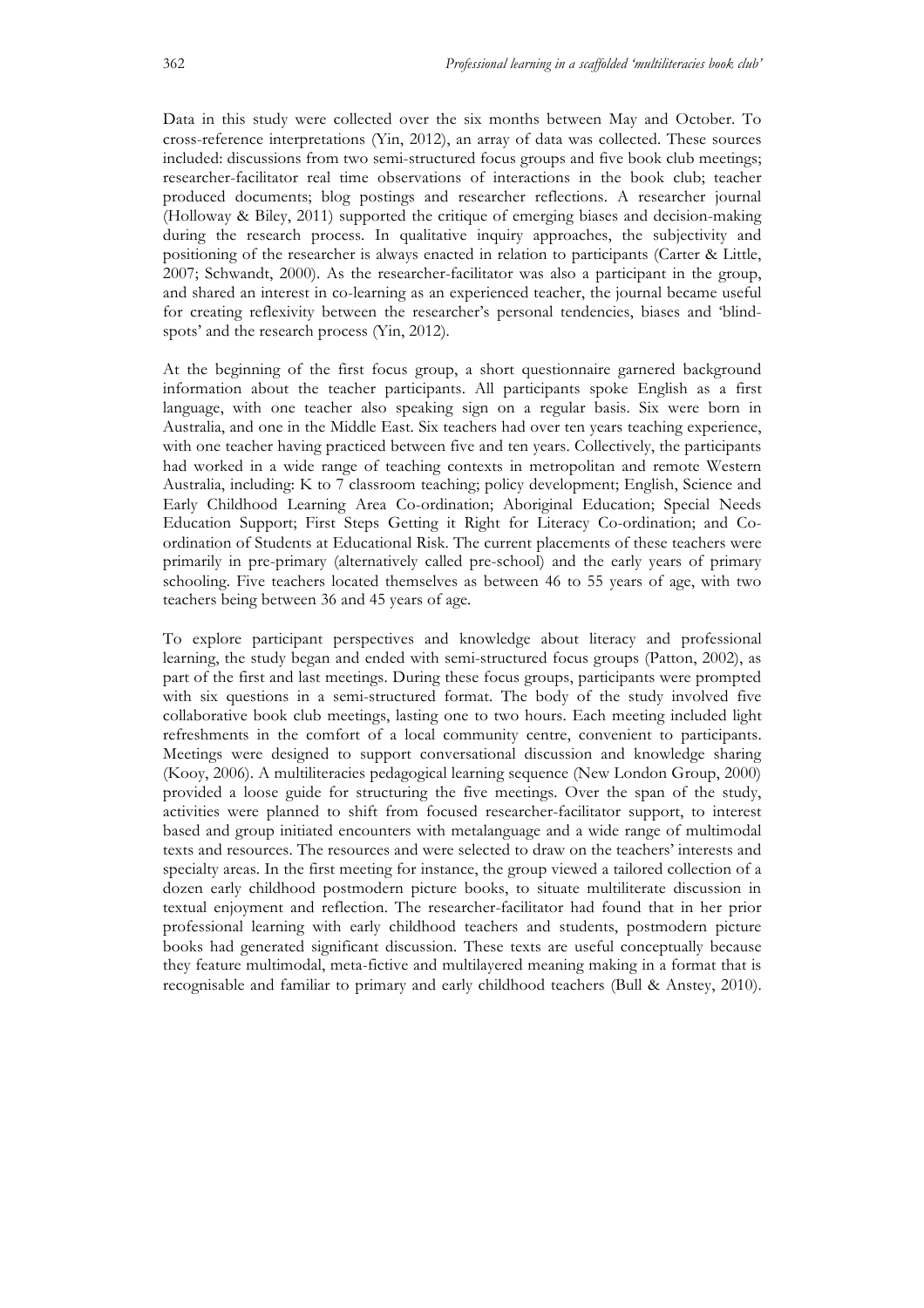Throughout the book club, the researcher-facilitator also shared other textual resources, such as videos, websites and *iPad* applications, sometimes with scaffold sheets to aid concept and metalanguage building. Digital audio recorders were used to record all discussions, which were subsequently transcribed and annotated with real time observations (using participant pseudonyms). The teachers produced some written and drawn texts, including a collaborative planning document, reflection sheets and individual story-maps. For additional discussion and sharing of resources throughout the study, all participants had access to a private and password-controlled online website and blog.

Given limitations of space, this paper focuses on the early analysis of emergent themes from the book club discussions. These themes represent insights into the development of teacher perspectives, knowledge construction, and relational learning. Early analysis involved manual open coding of patterns in the discussions (Yin, 2012). Real time observational notes were considered important in this process, as they provided contextual and interactional details, such as notes on facial and gestural responses. Interpretation through the lens of Critical Discourse Analysis (Gee, 2011) is expected to further elucidate the research questions. Future analysis will also aim to cross-reference data sources.

# **Data analysis: Teachers' development over five meetings**

This analysis represents early insights into the development of teachers' perspectives and knowledge building, during the 'multiliteracies book club'. Four research sub-questions are used to organise processes and emergent knowledge that emanated from discussions over the course of the five meetings. The sequencing of these questions facilitates the flow of analysis from early teacher responses and perspectives, through to shifting teacher practices and understandings.

#### **Sub-question one: What are teachers' perceptions and knowledge of professional literacy learning in the current context of public primary school education?**

At the beginning of the study, interactions were slightly formal as the teachers got to know each other. Consequently initial focus group discussion was mainly elicited through researcher–facilitator scaffolding with semi-structured focus group questions. At first, literacy professional development relating to the rollout of the new Australian Curriculum emerged as a dominant topic. The group reported that all teachers in the district, sometimes hundreds at a time, had recently attended Australian Curriculum workshops, orchestrated by school administrations and district officers. The teachers expressed perceptions of these workshops that were consistently negative. For example, Fiona evaluated these events as 'often quite disappointing' in regard to what teachers wanted. Vicki believed that the content was limited because it 'was all so repetitious'. Referring to the delivery of content, Brooke added, 'they [the presenters] rush through' and 'there is no flexibility'.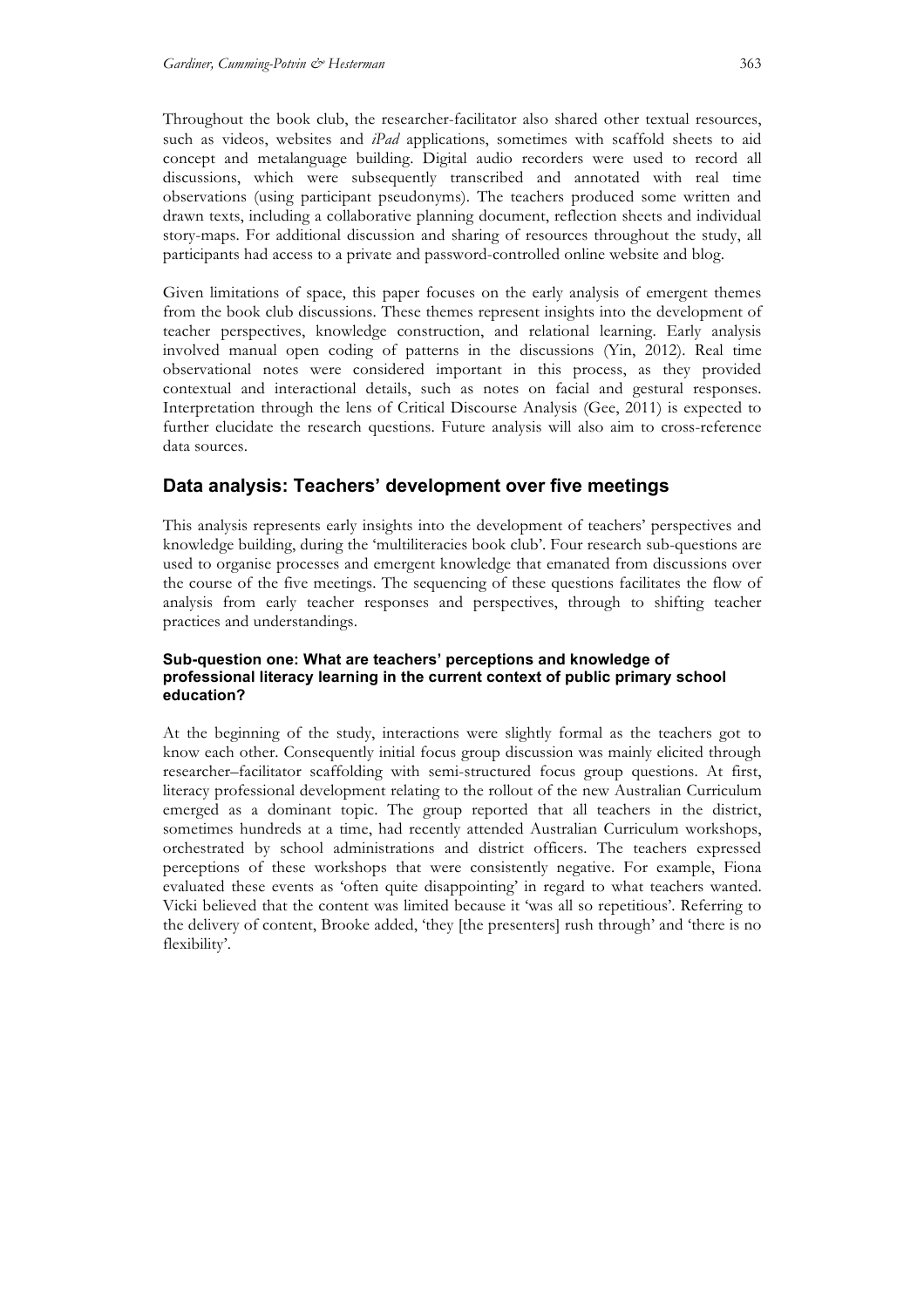A few minutes after this interchange, Tash elaborated on how she thought these experiences inhibit teacher literacy learning. Tash believed that in general, primary teachers were getting 'bogged down with the specifics of what's given in the national curriculum'. In support, Anna suggested that this was affected by what she perceived as an overemphasis on some aspects of literacy such as reading and writing in the new curriculum:

The expectations of pre-primary have changed immensely … we are covering so much reading and writing type literacy.

Later in the session, diverse views on professional learning experiences were revisited. Anna believed that some professional development formats had enhanced her professional learning. For instance, she commented that some of her experiences with oral language development had been 'really good'. For Anna, the positive aspects of this professional learning appeared to be related to these sessions being spaced out, "over 3 or 4 or more sessions with time in between, to think about what you'd done and apply it."

Vicki immediately echoed this belief. However, Fiona reflected on the common situation where a few staff at a time are required to attend one-off external professional development events. She believed that training a small number of representative staff, created a flow-on effect for these representatives, who then had to 'excite the [remaining] staff'. Vicki echoed Fiona's perception of train-the-trainer processes, by commenting that sometimes it is 'dry stuff', but it's still something 'you [as a school professional development representative] just have to do'.

In summary, during the first focus group, participant responses revealed a range of perspectives on professional development. Generally, the participants associated professional development with prescribed curriculum reform imperatives. This appeared to create dilemmas for some teachers, which had remained unresolved. In contrast, active and participatory formats were valued if they were spaced across alternating periods of practice. This was not associated with recent professional development rollout of the new literacy curriculum.

#### **Sub-question two: How do participant perceptions and knowledge of literacy develop over the course of the 'book club' meetings?**

In the first focus group, discussions about professional learning led logically into teachers' consideration of their perceptions and knowledge about literacy. Teachers tended to draw on their shared knowledge and literacy experiences (see situated practice, New London Group, 2000), foregrounding their experiences with the Australian Curriculum and specific alphabetical and phonics programs. In association with these approaches, Fiona reminisced on her past pedagogical experiences, when she had known 'exactly what to do', and followed the curriculum 'in tiny little steps'. A repeated theme across participants was an allusion to the importance of content such as phonics, vocabulary work, reading words and sounds, decoding and writing, as the groundwork of literacy. At several different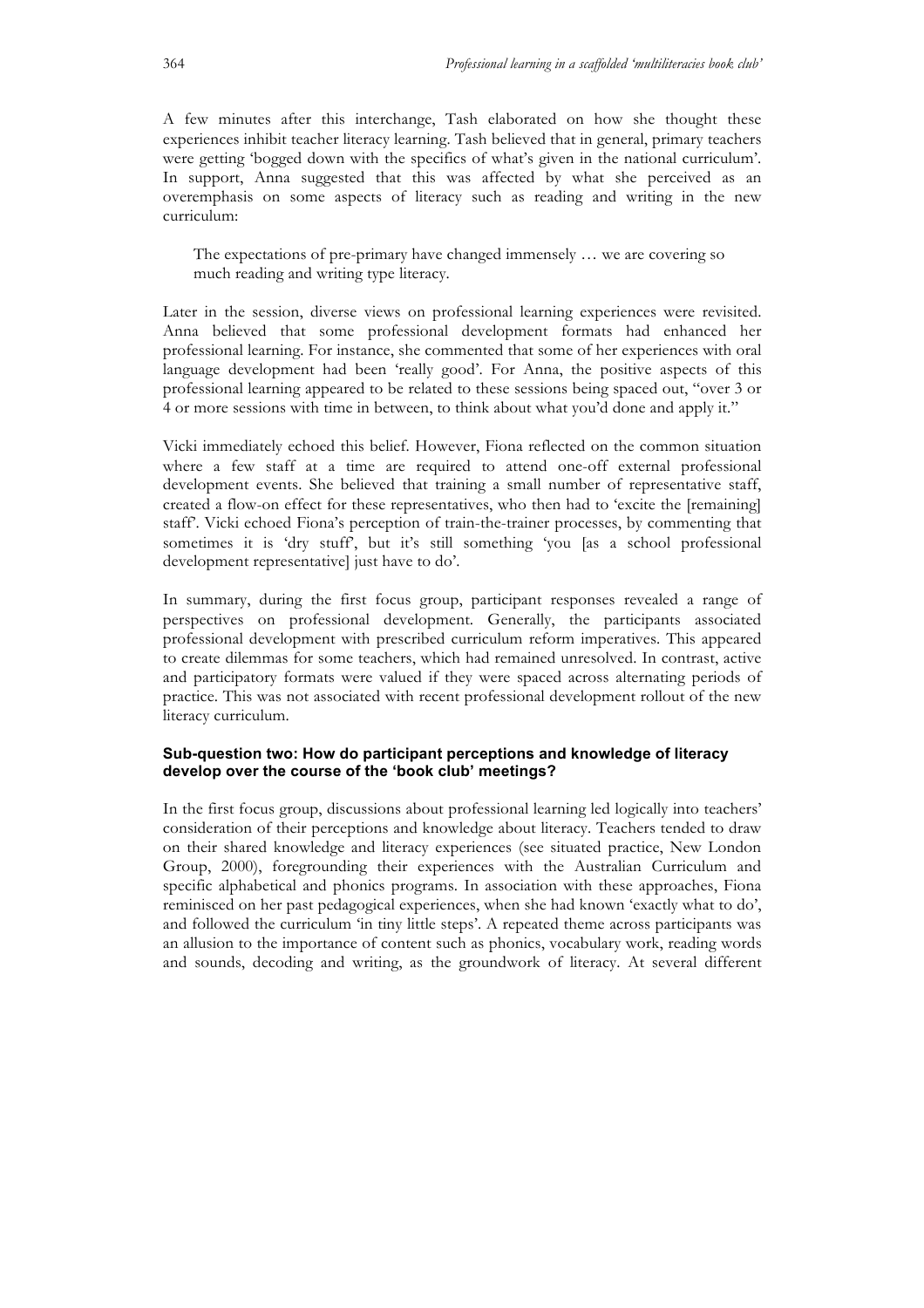points in the discussion, other literacy practices were relegated to the category of 'other stuff'.

As teachers later became more confident during this discussion, some began to offer detail about what the category 'other stuff' might include. Anna commented that:

I think for me literacy is about comprehension and expression. So it's not necessarily talking or writing or reading, it can be however you are trying to express yourself.

Vicki introduced the idea of real world relevance when reflecting on the meaning of literacy:

Um, you want children to be literate in society, you want them to be able to function with print, with computers, whatever they need to use.

These utterances again resonated with the concept of situated practice (New London Group, 2000). In these ways, teachers shared the known, the familiar, and aspects of literacy they perceived as precluded by current reforms, providing a starting point for learning in the next meetings.

In general, the first and second meetings involved researcher scaffolded interactions (Wood, Bruner & Ross, 1976) with multimodal resources and texts, and drew on what teachers already knew. However, the third, fourth and fifth meetings, gradually balanced this dependency (Green, 2005) through teachers' increasing participation in active knowledge building and co-inquiry. This was evidenced in:

- a growing presence of spontaneous peer-led sharing
- and peer-scaffolded learning interchanges.

For instance, Vicki, Anna, Brooke and April gradually explored the interest-based sharing of multimodal literacy resources, which they invoked through longer and deeper periods of collaborative discussion. Anna was the first teacher to spontaneously present and discuss the visual elements of a multimodal picture book, during Meeting 3 (see overt practice, New London Group, 2000). A few minutes later, April demonstrated how she had recently investigated a collection of story-writing *iPad* applications. By Meeting 4 and 5, these four teachers were engaging in extended episodes of peer scaffolding. This included teachers' discoveries and investigation of a wide range of apps.

During Meeting 4 and 5, some teachers began to share how they had changed their situated practices by experimenting with new literacy practices in their classrooms. These interactions became reminiscent of transformed practice (New London Group, 2000). For instance in Meeting 4, Vicki presented her first attempts at working with the gestural mode via photographic representations of Olympic sports people. During these peerscaffolded episodes, the teachers witnessed each other's different thinking processes about exploratory literacy practice, and also usually shared feedback about how to extend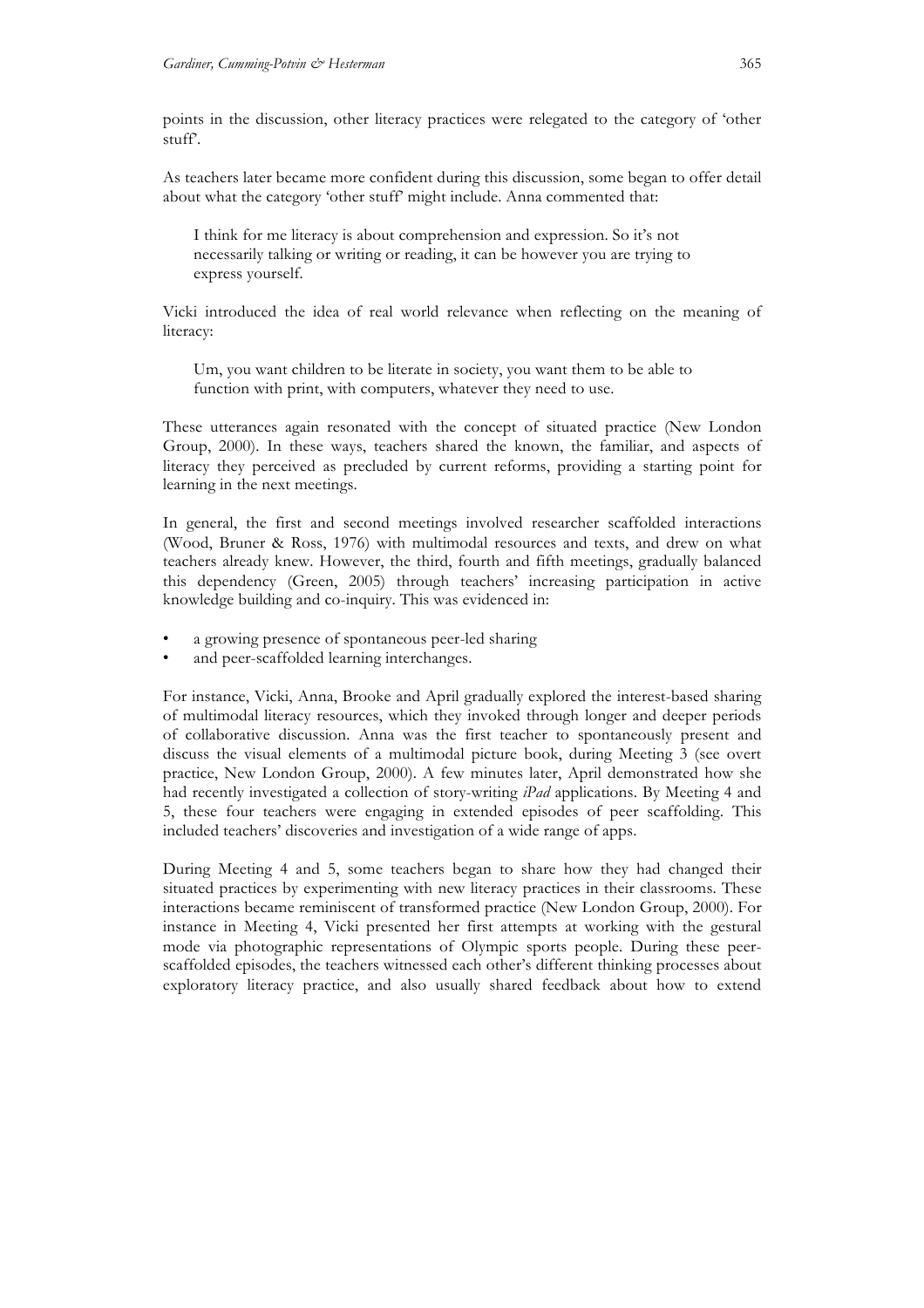practices. For example, Vicki's sharing of her Olympic focus in Meeting 4, elicited coconstructive feedback from Tash, thus linking to the concept of critical framing (New London Group, 2000). Tash made suggestions for how Vicki could do 'the [multiliteracies] cycle again' to improve and deepen her planned focuses. As Vicki explored *iPad* apps for this purpose, Brooke and Tash concurrently offered Vicki real-time ICT skill support. In Meeting 5, Vicki re-presented these practices in a more developed form, building on the feedback that was offered in Meeting 4. This core of four teachers likewise demonstrated other examples of transformed practice (New London Group, 2000). In Meeting 5 for example, during general conversation, Anna reflected on her pedagogical shift towards social learning in the classroom, when she introduced new *iPads* to her students:

I've started off um, working with the kids, with them. But I found they actually learnt more working with each other. You know talking about it and just having a go.

By Meeting 5, Anna, Vicki and Brooke were beginning to articulate deeper awareness of literacy as a flexible repertoire, not merely to be spoken about as practices with print and phonics. In the final focus group session, Anna asserted:

It's about broadening your horizons … making me think about different texts, and studying a text for itself's sake.

Soon after this comment, a lengthy spontaneous discussion ensued about these teachers' new recognition of everyday exposure to multimodal texts. Vicki initiated this interaction, questioning how authors of everyday texts position consumers through particular multimodal choices. Vicki summarised by saying that:

It's really relevant to understand, what is happening with our society … our literate or illiterate society.

Vicki's articulation of literacy as a social practice at the end of this exchange highlights a collective process of critical framing of literacy practice (New London Group, 2000).

### **Sub-question three: How do participants articulate engagement with multimodality over the course of the study?**

In the second meeting, it emerged that though all teachers had participated in literacy professional development, most teachers explicitly acknowledged little understanding of terms such as multimodality. In the early meetings, Brooke, who was sometimes given to humorous hyperbole, would exclaim that new metalanguage was like a 'foreign' language. This typically elicited supportive jokes, sighs and laughter from the rest of the group.

To support teacher understandings about metalanguage, the researcher-facilitator designed and produced several scaffolds to be used during collaborative activities. For example, in Meeting 2, metalanguage definition sheets were used to assist collaborative meaning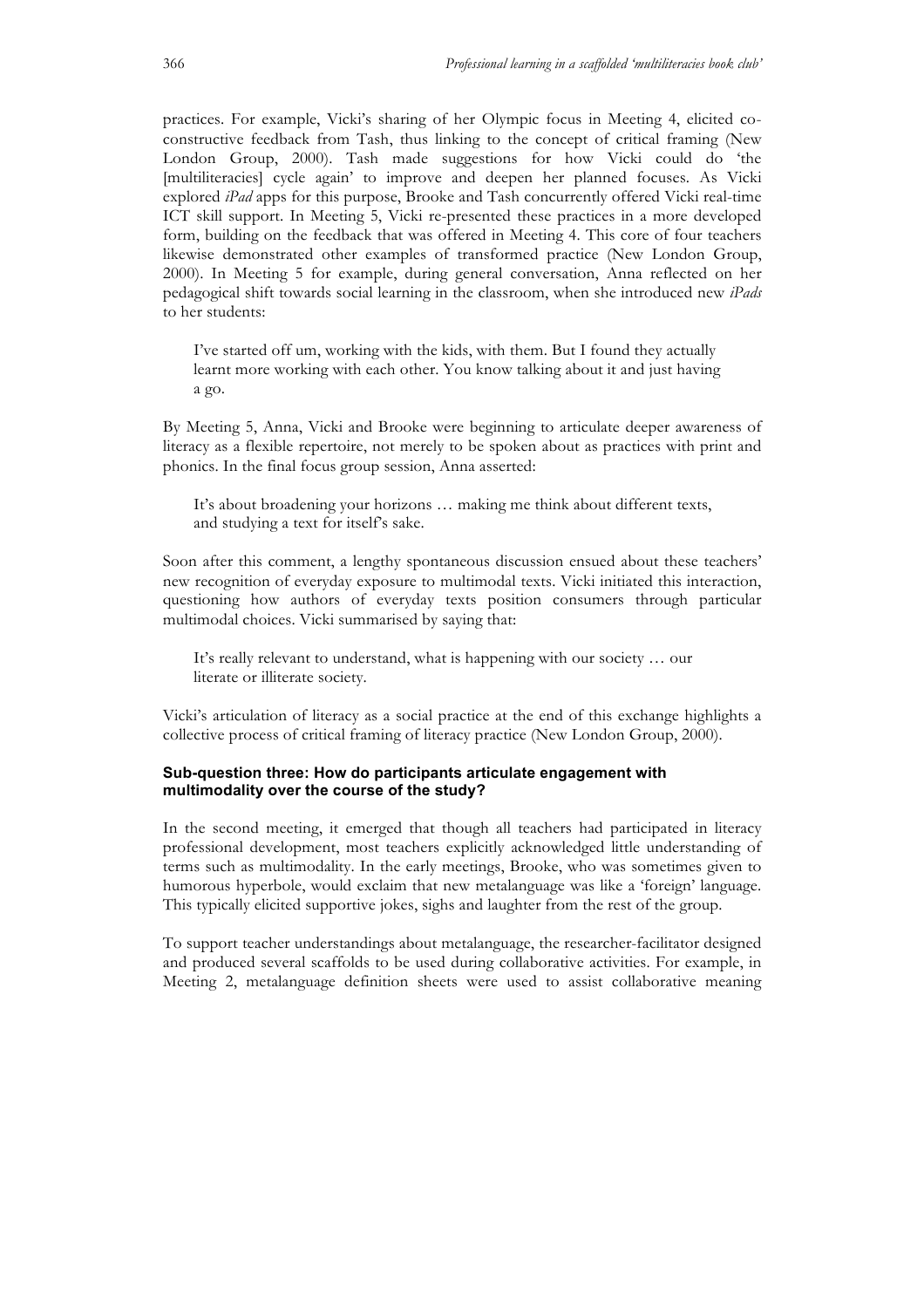making as the group revisited the collection of children's postmodern picture books. Teachers freely selected a text they felt drawn to, from the researcher-facilitator's professional collection. The following extracts reveal snippets of conversations as teachers engaged with the text of their choice and scaffolds.

Initially teacher comments were expressed as common-sense observations when viewing the picture books:

Vicki: There's information in the pictures. Jo: I have no idea what the book's about. I'm just looking at that one page. … There's a lot of comedy used in it.

After reading and discussing the linguistic scaffold sheets, teachers began to apply metalanguage in their observations:

Jo: So yeah. There's that many things you could discuss colour, effects and everything, with this, just this one page.

By Meeting 5, changing attention to multimodality emerged in other ways. Vicki, Brooke and Anna remarked that they had begun to notice the multimodal layering of texts in their everyday environments. Anna asserted that 'everything's becoming so multimodal', with Vicki remarking that she had found a health magazine at home with 'bits all over the place, like you would see, on a webpage'. Vicki also shared her burgeoning personal interest in digital graphic novels. She professed that her participation in the book club had changed her 'own reading'.

Although classroom practice outcomes were not part of this study, teachers sometimes indicated that their independent experimentation with new multimodal literacy practices, as a consequence of book club participation, had been impacted by factors in their schools. In particular, Jo, Brooke and Tash reported finding experimentation difficult, due to limited access to technology. Jo commented on this during a collaborative activity in Meeting 4:

Well to be honest, like regarding computers, I don't have a range of access to them. … and you know, … you only get 50 minutes of computer time every week … And that's what I find really frustrating.

Overall, these discussions reflect teachers' active learning, and some of the challenges they encountered in their desire to put their learning into practice.

#### **Sub-question four: How can the 'book club' format contribute to the development of a community of practice?**

In the month of October, due to the teachers' many commitments, only three participants and the researcher-facilitator could be present for Meeting 5. However, during this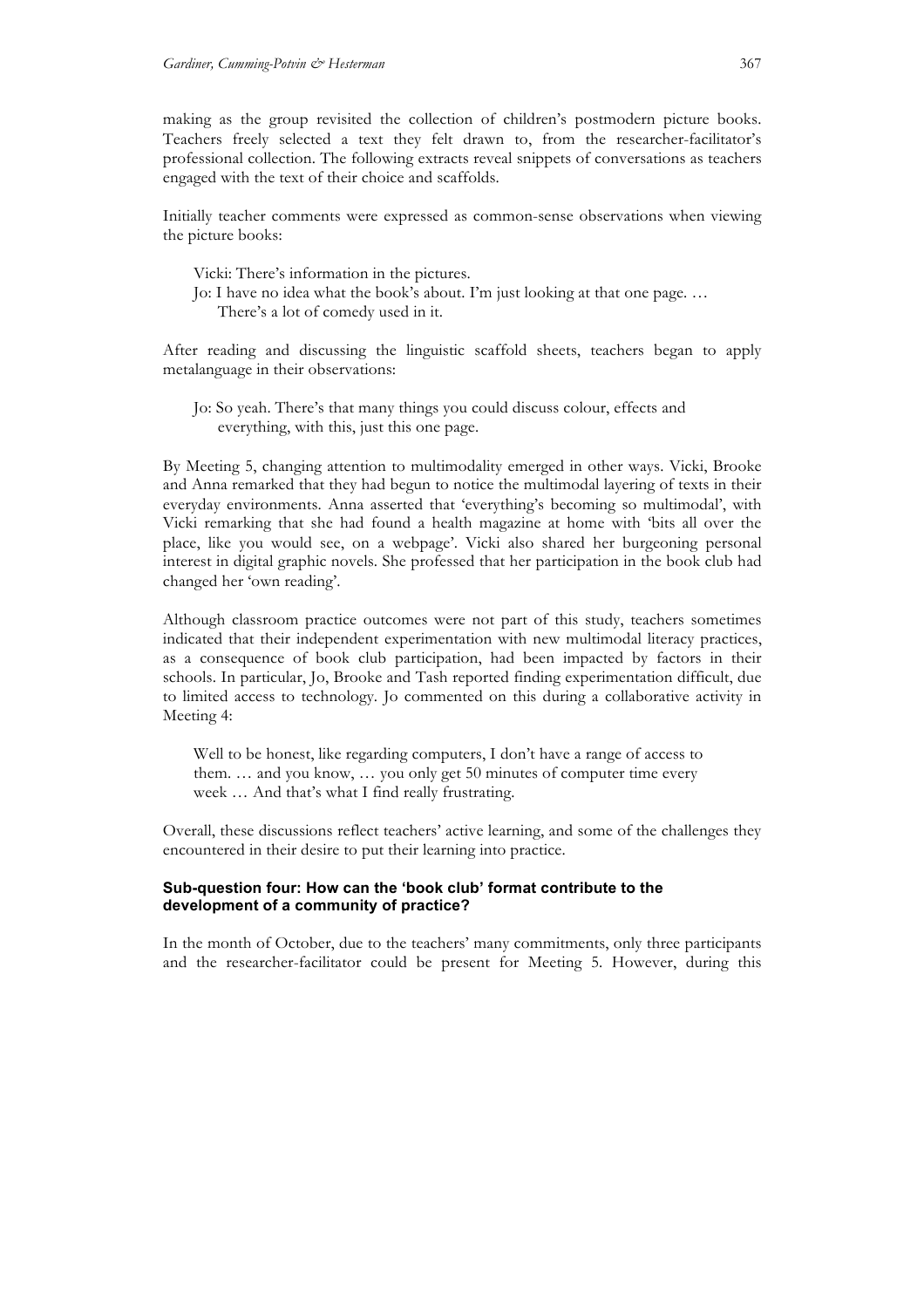meeting, Brooke, Vicki and Anna, eagerly shared their perceptions of the book club. Brooke offered her perception of the group:

I found the group friendly, sharing, supportive [and] learning from others, informative and funny.

Anna immediately responded:

That was really important wasn't it? Otherwise you wouldn't come.

Brooke later elaborated on her perception of the social format:

You've got the coffee and you've got the chat, which is nice ... almost like a coffee club.

Relational features were revisited later that evening as teachers tried to articulate for each other what they valued most about the book club. Brooke spontaneously shared her insight into why she thought the social format of the book club was successful:

It's almost the connection, the base of people.

During this final session, these teachers also framed their perceptions of learning in the book club format. Anna said she appreciated the 'diverse ideas and experiences' shared by the teachers. Vicki remarked further on the usefulness of the learning:

The information we've got from each other's been really valuable.

Anna added that the book club was 'effective' because it was 'so new, and something we were all interested in'. Some of Anna's later utterances suggest that she believed knowledge was scaffolded collaboratively rather than passively received at the hands of the researcher-facilitator:

It's about coming up with it, as a group [where everyone] gets extended.

At various times in this last meeting, the teachers spontaneously discussed book club in relation to other traditional professional development. Anna suggested she thought there was a 'deep' difference between book club and other professional learning experiences. All three teachers offered further comments:

Brooke: And I think also with the book club, I think it's another way of doing, instead of just sitting down, taking notes, listening and having a quick chat at the end, this is more interactive?

Anna: So it wasn't you sitting for a whole day, you know doodling on your piece of paper (laughing voice) while someone talks at you. So it was ongoing and it was interactive and you had time in between each meeting, to sort of think.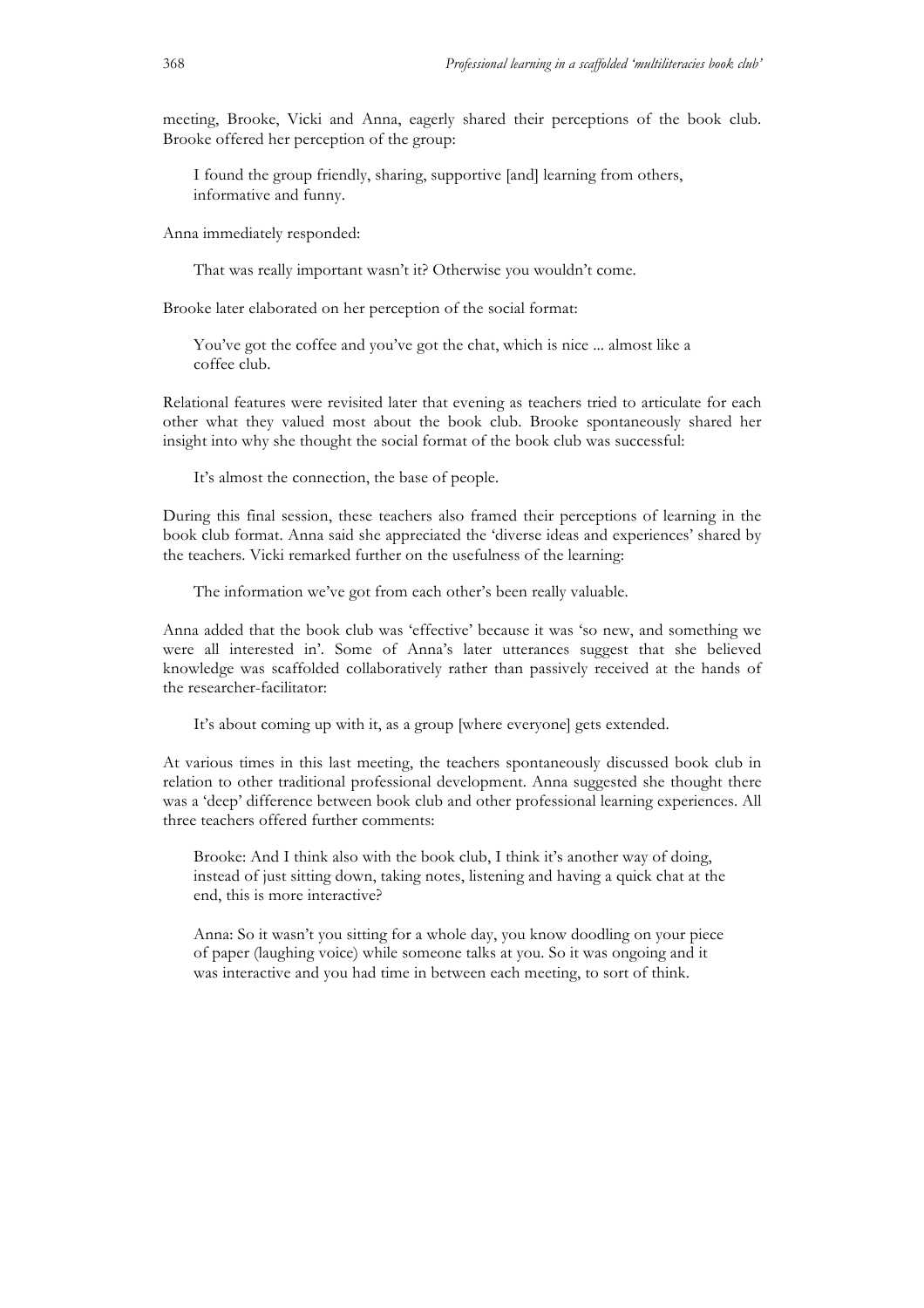Vicki: And it's more relaxed, and you feel happy to give and share, rather than a static, you know one person there, telling you, and maybe one or two people will be able to throw something back.

Towards the end of the final focus group session, Anna made a telling remark:

You didn't feel like, if you said something you were going to be judged.

Organised around the four research questions, these data point to how teachers perceived professional learning in the current Australian context. The teachers express a shift towards multiliteracies learning, and discuss how they believed the book club was important to this shift. The discussion will consider these points.

# **Discussion of emerging themes**

The presentation of the data gives us a brief glimpse into how this book club emerged as a space for relational learning, and scaffolded teachers in their understandings and perspectives about literacy. The following discussion begins by situating these teachers' perspectives in the context of wider reforms. This leads to a consideration of how important literacy shifts and developments emerged as teachers collaborated in shared opportunities to make meaning with multimodal texts (Kress, 2010; New London Group, 2000). Lastly, the discussion reflects on shared inquiry and relational learning through the lens of CoP (Wenger, 1998).

During the first and final focus groups, teachers shared perspectives about past professional learning experiences. There is a contrast between perceptions of book club participation and system initiated literacy professional development. All of these teachers reported that their opportunities for relevant literacy knowledge building were inhibited in the context of the rollout of imposed Australian Curriculum. Most of the teachers highlighted how they were struggling to engage with externally generated curriculum pronouncements.

The teachers' perceptions of Australian Curriculum professional development call attention to impacts on literacy learning as a consequence of this reform process. Most of the teachers arrived at the book club with a propensity for common-sense expressions of multimodality. This contradicts policy assumptions that prescribed national curriculum will stimulate professional learning relevant to the 21st century (Luke, 2010). The book club study provides evidence that these teachers could collaboratively change this positioning in relation to new literacy practices.

During book club scaffolding, teachers were able to take their experiences, interests and existing understandings, and use them as resources for further inquiry. Consistent with a pedagogy for multiliteracies (New London Group, 2000), all teachers participated in sharing multimodal understandings with increasing sophistication. Although the researcher-facilitator initially scaffolded the participants, their shared investigations gradually built momentum for 'doing' deeper and broader multimodal meaning making.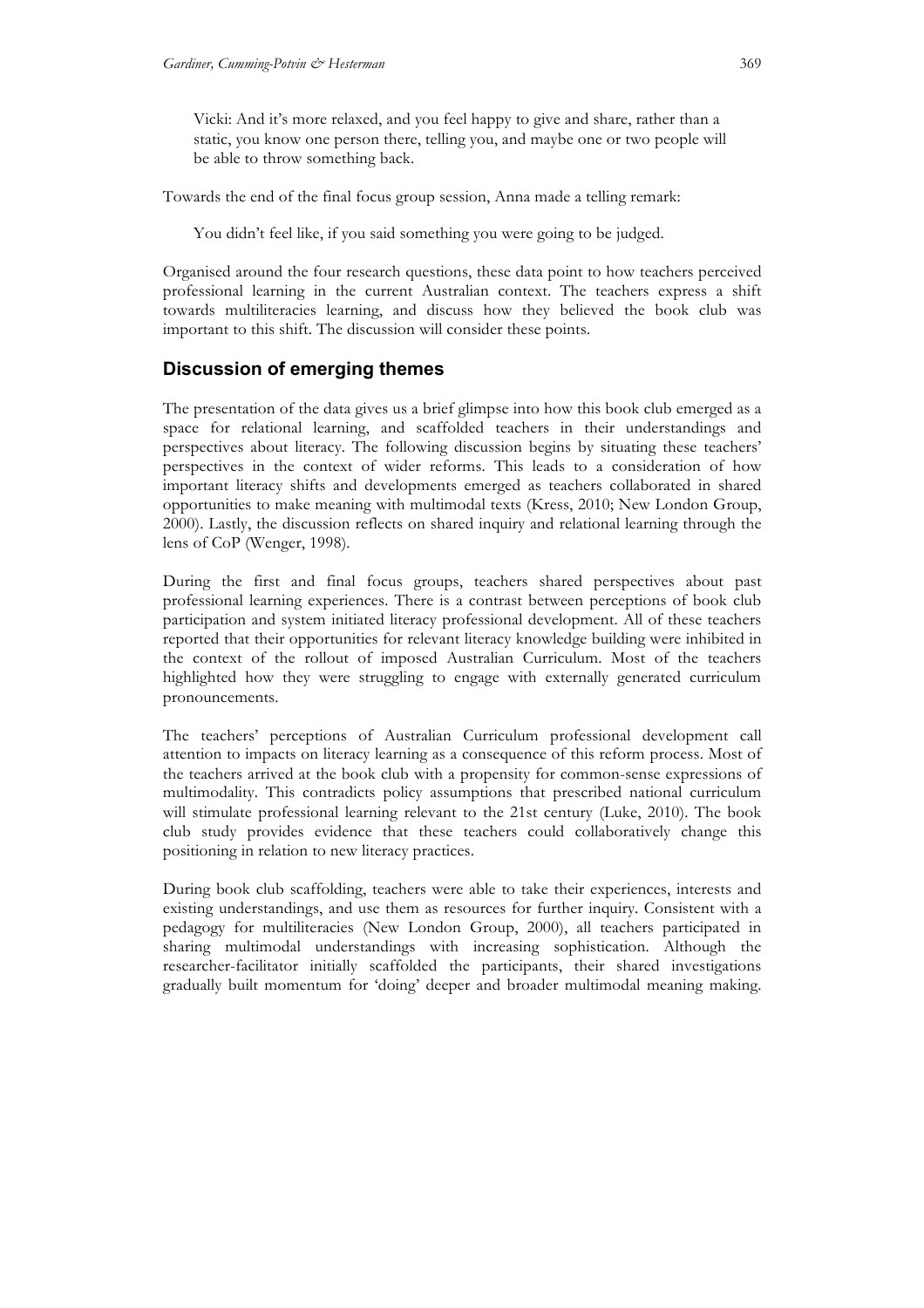Significant in this process was an expansion of the observed textual practices and reflections of four teachers. The data reveal that this core of teachers gradually took a finer interest in the available meanings of multimodal text types, and gained a heightened awareness of the layered and diverse nature of multimodal texts within their environments. Importantly, two of these teachers attributed their new orientations to their participation in the book club. The core group of four teachers also expressed other changes, such as an increasing interest in co-constructive and social classroom learning. These transformations are consistent with shifts towards multiliterate understandings and practices.

A particular aim of this book club study was to make a contribution to multiliteracies shift by interrelating multiliteracies (New London Group, 2000) and CoP (Wenger, 1996) frameworks. Teacher comments provide evidence that they perceived interdependence between their collective literacy inquiries and participation in the book club's social learning format.

As the book club progressed, participative elements of Wenger's (1998) CoP framework became more salient in co-constructive processes. Spontaneous sharing, demonstrating, applying and evaluating of multimodal resources exemplified altered thinking, 'doing', and talking about that doing. As the group developed, teachers also became comfortable scaffolding the knowledge of their peers, and at other times thinking critically about their own learning in context. Sometimes scaffolding functioned through feedback, and sometimes it appeared to support affective motivation. Anna's sense of not being judged is a strong indicator of how trust developed in the group.

As an endnote to discussion, it is interesting how some teachers reflected explicitly on the format of the book club. Three teachers expressed that they had looked forward each time to the 'coffee club' feel of the book club and to relaxed text sharing and learning. The contrast between this perception and the same teachers' perceptions of traditional professional development is informative. In sum, the analysis suggests that the conversational learning space of the book club, anchored in shared goals and engagement, provided an instance of many aspects of Kooy's (2006) book club model. It also elaborates this model through the integration of multiliteracies content and learning processes.

# **Conclusion**

This paper has presented early analysis of discussions, arising from a multiliteracies book club case study. Within a supportive social environment, scaffolded learning opportunities emerged as important factors for the shift of a small group of teachers towards multiliterate perspectives. Data suggest that participants used the space provided by the multiliteracies book club for critical and social learning. It can be argued, against a wider backdrop of curriculum reform and generic professional development, that participation in the book club assisted these teachers to reposition themselves as collaborative literacy knowledge workers. These findings may be of interest to policy makers, researchers and practitioners wishing to pursue innovative approaches to professional learning. The book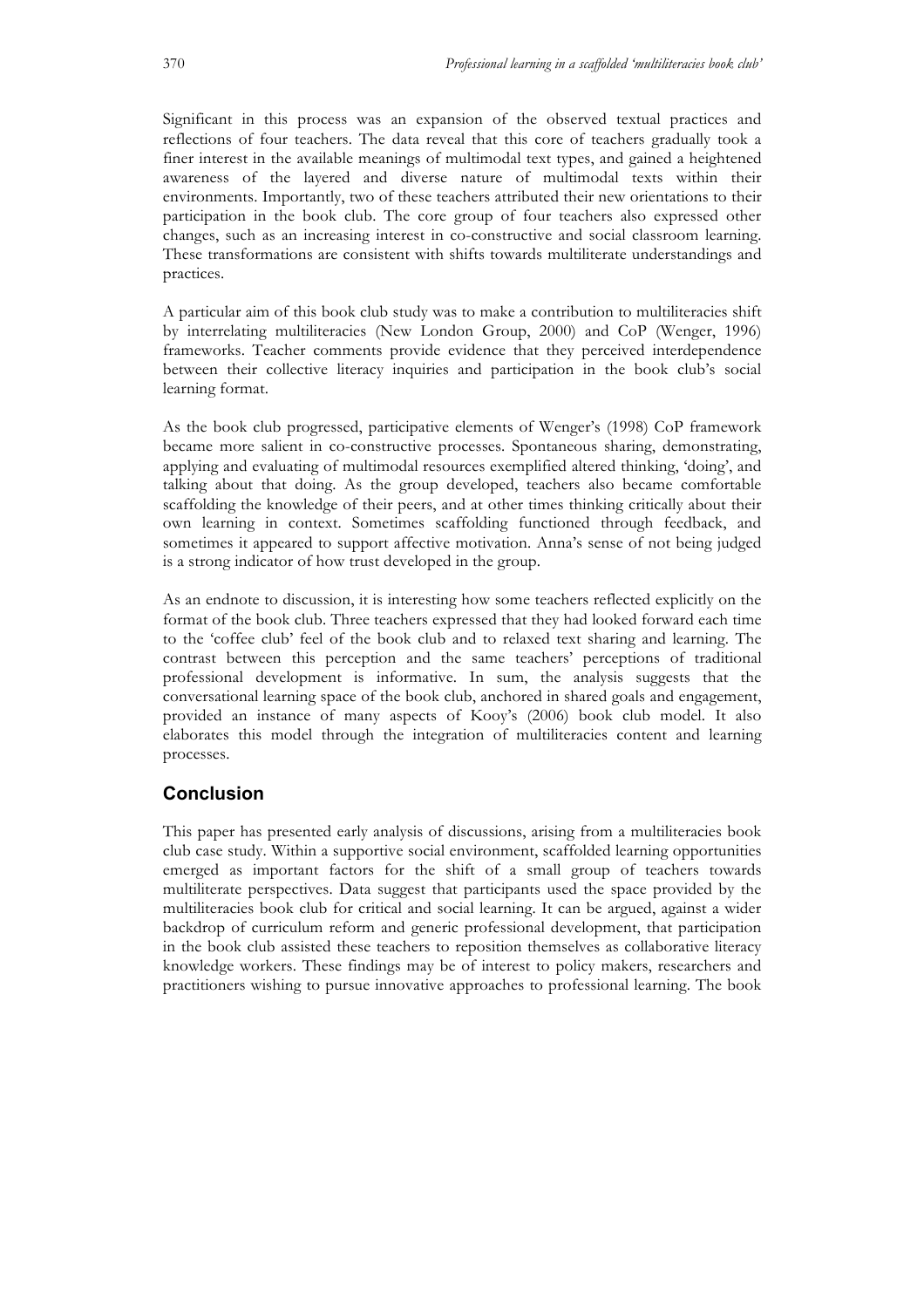club model appears to feature many characteristics important to the conceptual and sustained professional learning that teachers may require, in their quest to equitably access relevant and expanding repertoires of literacy practice.

# **Limitations and future directions**

The initial findings of this study suggest the value of further development through a longer time frame and multiple cycles of learning. It is important to consider how opportunities emerge out of situated case studies, and how nuances and multiple agendas can be more widely considered (Yin, 2012). We acknowledge that any descriptions of impacts on these teachers' practice are by self-report only. Descriptions are also limited to these teachers' perspectives on learning, and are not evidence of verifiable pedagogical change. Neither can claims be made that changes described in this study were sustained past the end-date of the book club. But the way these teachers might continue to negotiate book club learning in the wider educational environment may be of interest for further study. Future inquiry might also explore the supportive and egalitarian ethos of the book club for scaffolding relational and conceptual development in different professional contexts. For instance, the design of a book club format could aim to support collaborative mentoring of Australian graduate teachers, building resilience for the early years of practice through the sharing of perspectives and challenges.

# **References**

- Anstey, M. & Bull, G. (2006). *Teaching and learning multiliteracies: Changing times, changing literacies.* Carlton, Victoria: Curriculum Corporation.
- Australian Curriculum, Assessment and Reporting Authority (ACARA) (2010). *Foundation to Year 10 Australian Curriculum: English.* 
	- http://www.acara.edu.au/curriculum/learning\_areas/english.html
- Blackmore, J. (2007). Performing gendered leadership identities in audit/network cultures. *Redress*, *16*(3), 8-13.
- Bull, G. & Anstey, M. (2010). *Evolving pedagogies: Reading and writing in a multimodal world*. Carlton, Victoria: Education Services Australia Ltd.
- Carter, S. M. & Little, M. (2007). Justifying knowledge, justifying method, taking action: Epistemologies, methodologies, and methods in qualitative research. *Qualitative Health Research*, *17*(10), 1316-1328. http://dx.doi.org/10.1177/1049732307306927
- Cochran-Smith, M. & Lytle, S. L. (2009). *Inquiry as stance: Practitioner research for the next generation*. New York, NY: Teachers College Press.
- Comber, B. (2003). Literacy interrupted: ADHD, absence and mobility. In. B. Comber & J. Barnett (Eds.), *Look again: Longitudinal studies of children's literacy learning* (pp. 21-33). Newtown, AU: PETA
- Comber, B. & Nixon, H. (2009). Teachers' work and pedagogy in an era of accountability. *Discourse: Studies in the Cultural Politics of Education, 30*(3), 333-345. http://dx.doi.org/10.1080/01596300903037069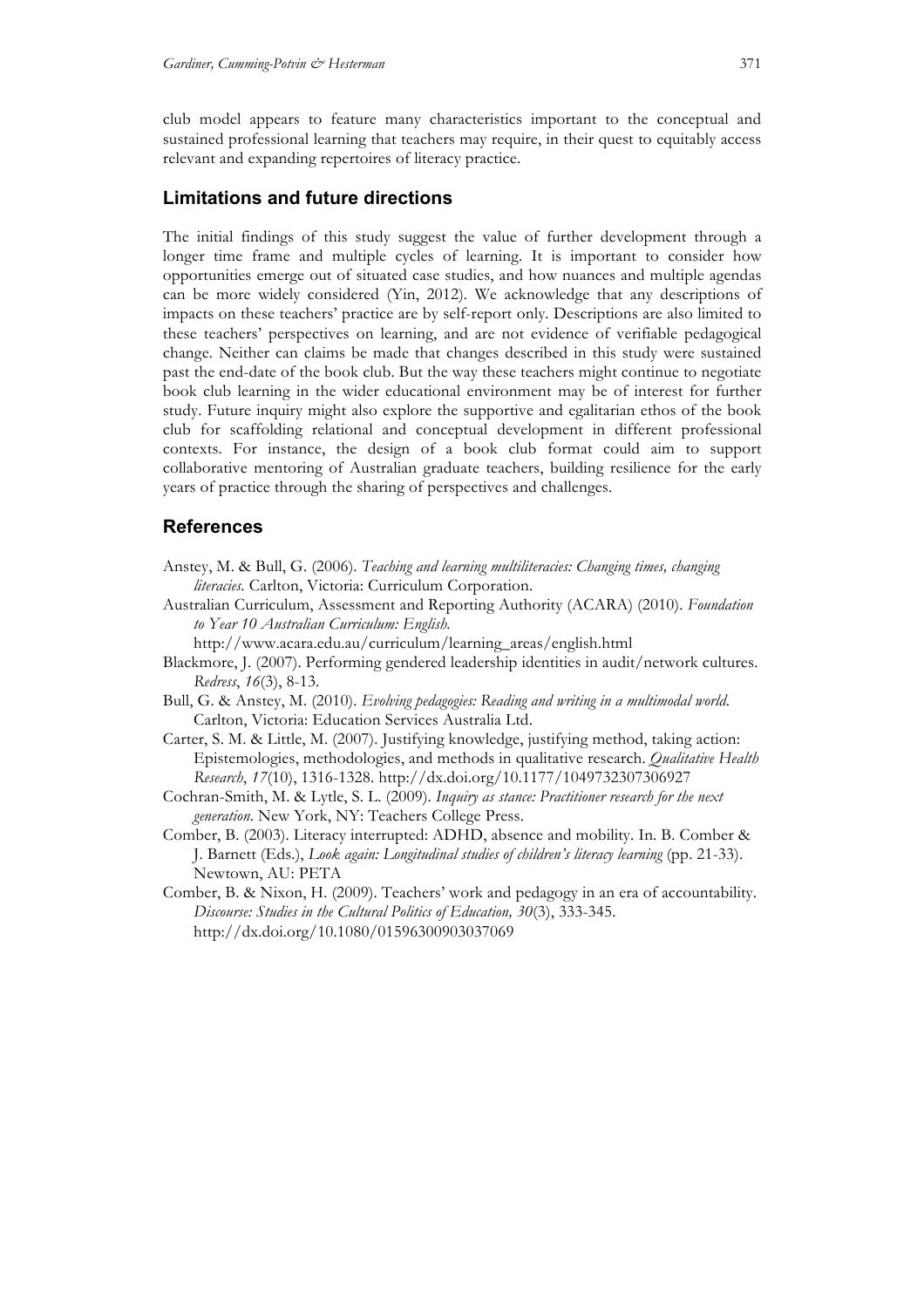- Craig, C. (2012). Professional development through a teacher-as-curriculum maker lens. In M. Kooy & K. van Veen (Eds.), *Teacher learning that matters*. (pp. 100-112). New York, NY: Routledge.
- Cumming-Potvin, W., Renshaw, P., & van Kraayenoord, C. (2003). Scaffolding and bilingual shared reading experiences: Promoting primary school students' learning and development. *Australian Journal of Language and Literacy*, 26(2), 54-68.
- Gee, J. (2011). *How to do discourse analysis: A toolkit*. New York: Routledge.
- Green, B. (2010). English in the national curriculum: Viewpoints and perspectives. *Curriculum Perspectives, 30*(3), 48-49.

Green, P. (2005). Spaces of influence: a framework for analysis of an individual's contribution within communities of practices. *Higher Education Research*  $\mathcal O$  *Development*, 24(4), 293-307. http://dx.doi.org/10.1080/07294360500284607

- Hardy, I. (2009). The production of Australian professional development policy texts as a site of contest: The case of the Federal Quality Teacher Programme. *The Australian Educational Researcher*, *36*(1), 73-88. http://dx.doi.org/10.1007/BF03216893
- Healy, A. (2008). Expanding student capacities: Learning by design. In A. Healy (Ed.), *Multiliteracies and diversity in education*. (pp. 3-29). Sydney, Australia: Oxford.
- Hipwell, P. & Klenowski, V. (2011). A case for addressing the literacy demands of student assessment. *Australian Journal of Language and Literacy*, *34*(2), 127-146. http://eprints.qut.edu.au/43593/1/43593.pdf
- Holloway, I. & Biley, F. C. (2011). Being a qualitative researcher. *Qualitative Health Research*, *21*(7), 968-975. http://dx.doi.org/10.1177/1049732310395607
- Kooy, M. (2006). *Telling stories in book clubs: Women teachers and professional development*. New York, NY: Springer.
- Kress, G. (2010). *Multimodality: A social semiotic approach to contemporary communication*. New York, NY: Routledge.
- Levine, T. H. (2010). Tools for the study and design of collaborative teacher learning: The affordances of different conceptions of teacher community and activity theory. *Teacher Education Quarterly*, Winter, 109-130.
- Lingard, B. (2010). Policy borrowing, policy learning: Testing times in Australian schooling. *Critical Studies in Education*, *51*(2), 129-147. http://dx.doi.org/10.1080/17508481003731026
- Lobascher, S. (2011). What are the potential impacts of high-stakes testing on literacy education in Australia? *Literacy Learning in the Middle Years*, *19*(2), 9-19.
- Luke, A. (2010). Will the Australian Curriculum up the ante in primary classrooms? *Professional Voice*, *8*(1), 41-48. http://www.aeuvic.asn.au/pv\_8\_1\_complete.pdf

Maloney, C. & Konza, D. (2011). A case study of teachers' professional learning: Becoming a community of professional learning or not? *Issues in Educational Research*, *21*(1), 75-87. http://www.iier.org.au/iier21/maloney.html

- Mills, K. (2009). Bridging print and digital texts in the classroom: Principles to practice. National conference for teachers of English and Literacy, Wrest Point Conference Centre Hobart, Tasmania 9-12 July 2009. http://www.englishliteracyconference. com.au/files/documents/hobart/conferencePapers/refereed/MillsKathy.pdf
- Mills, K. A. (2011). 'Now I know their secrets': Kineikonic texts in the literacy classroom. *Australian Journal of Language and Literacy*, *34*(1), 24-37. http://www.alea.edu.au/documents/item/107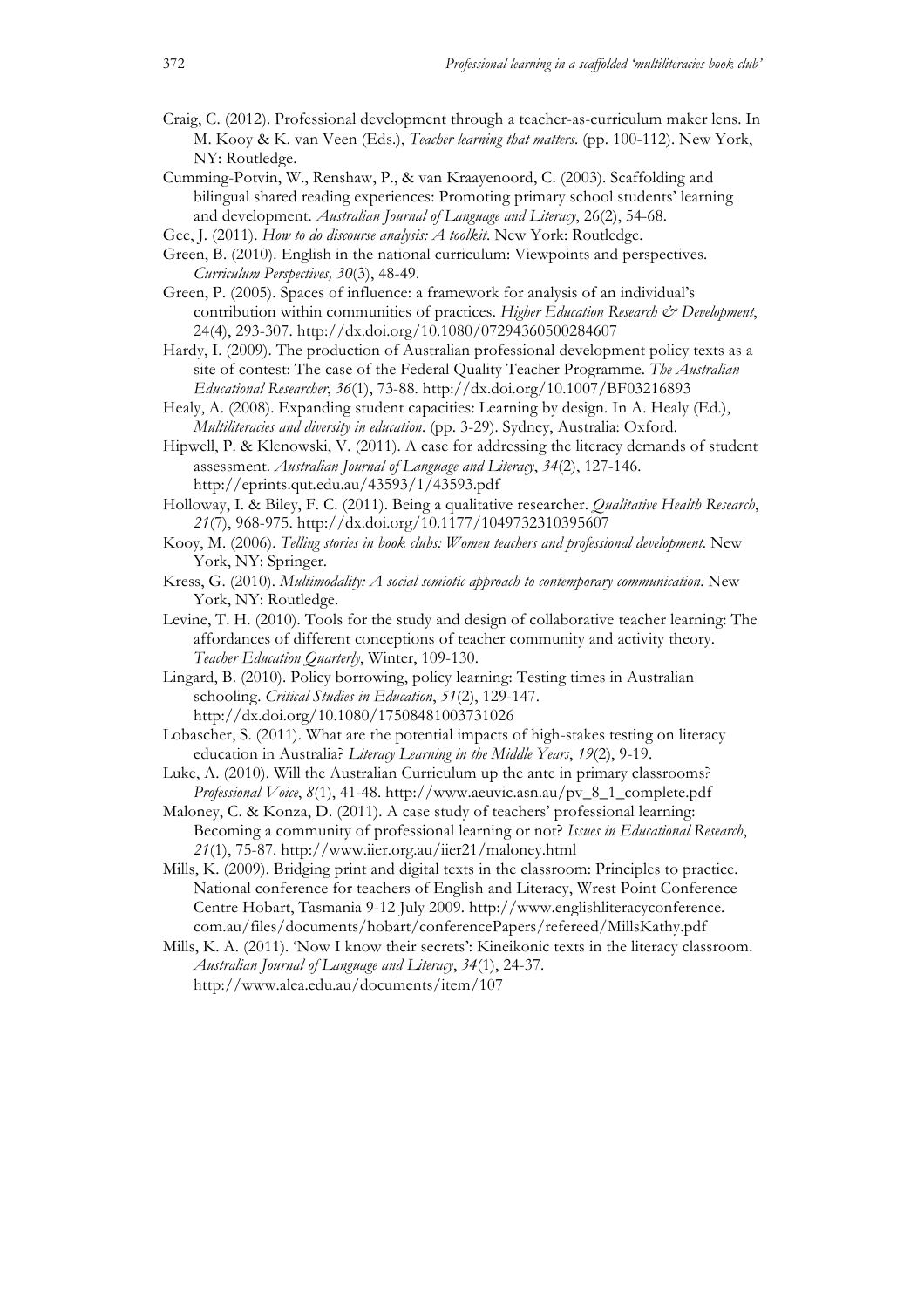- Monroe-Baillargeon, A. & Shema, A. L. (2010). Time to talk: An urban school's use of literature circles to create a professional learning community. *Education and Urban Society, 42*, 651-673. http://dx.doi.org/10.1177/0013124510370942
- Murphy, I. (2011). Educational reform and the enacted curriculum in English A narrative from the field of the digital education revolution. *English in Australia*, *46*(1), 62-72.
- New London Group (2000). A pedagogy of multiliteracies: Designing social futures. In B. Cope & M. Kalantzis (Eds.), *Multiliteracies: Literacy learning and the design of social futures* (pp. 9-39). Melbourne: Macmillan.
- Opfer, V. D. & Pedder, D. (2011). Conceptualizing teacher professional learning. *Review of Educational Research*, *81* (3), 376-407. http://dx.doi.org/10.3102/0034654311413609
- Patton, M. Q. (2002). *Qualitative research*  $\breve{c}$  *evaluation methods*. (3rd ed.). London: Sage Publications.
- Reilly, M. A. (2008). Occasioning possibilities, not certainties: Professional learning and peer-led book clubs. *Teacher Development, 12*(3), 211-221. http://dx.doi.org/10.1080/13664530802259230
- Rogoff, B. (1990). *Apprenticeship in thinking. Cognitive development in social context*. New York, NY: Oxford University Press.
- Schwandt, T. (2000). Three epistemological stances for qualitative inquiry. In N. Denzin & Y. Lincoln (Eds.), *Handbook of qualitative research*. Thousand Oaks, CA: Sage.
- Smyth, J. (2006). The politics of reform of teachers' work and the consequences for schools: Some implications for teacher education. *Asia-Pacific Journal of Teacher Education, 34*(3), 301-319. http://dx.doi.org/10.1080/13598660600927208
- Stone, C. A. (1993). What is missing in the metaphor of scaffolding? In E. Forman, N. Minick & C. Stone (Eds.), *Contexts for learning: Sociocultural dynamics in children's development* (pp. 169-183). Oxford, UK: Oxford University Press.
- Van Es, E. A. (2012). Examining the development of a teacher learning community: The case of a video club. *Teaching and Teacher Education*, *28*(2), 182-192. http://dx.doi.org/10.1016/j.tate.2011.09.005
- Van Veen, K., Zwart, R. & Meirink, J. (2012). What makes teacher professional development effective? A literature review. In M. Kooy & Klaas van Veen (Eds.), *Teacher learning that matters*. (pp. 3-21). New York, NY: Routledge.
- Vygotsky, L. (1978). *Mind in society*. Cambridge, MA: Harvard University Press. Walsh, M. (2010). Multimodal literacy: What does it mean for classroom practice? *Australian Journal of Language and Literacy*, *33*(3), 211-239.
	- http://www.alea.edu.au/documents/item/63
- Wenger, E. (1998). *Communities of practice: Learning, meaning and identity*. Cambridge, UK: Cambridge University Press.
- Wing Jan, L. (2009). *Write ways: Modelling writing forms* (3rd ed.) Canada: Oxford University Press.
- Wood, D., Bruner, J. S. & Ross, G. (1976). The role of tutoring in problem solving. *Journal of Child Psychology and Psychiatry*, 17(2), 89-100. http://dx.doi.org/10.1111/j.1469- 7610.1976.tb00381.x
- Yin, R. K. (2012). *Applications of case study research.* (3rd ed.) Los Angeles: Sage Publications, Inc.